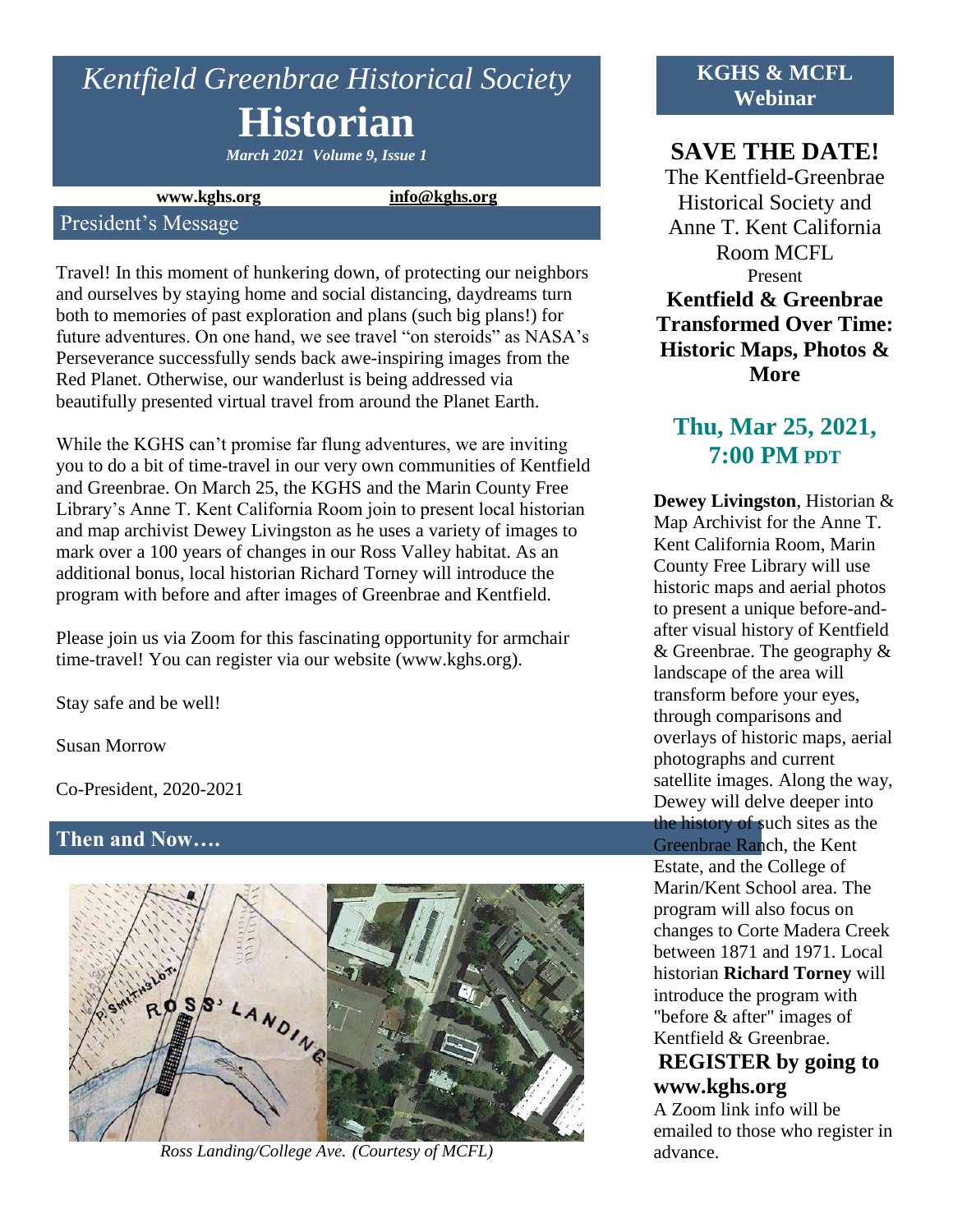# **Getting Around in the Early Days... p. 65-67 From "In the Heart of Marin" by Dewey Livingston**

Until the completion of the Golden Gate Bridge in 1937, all travelers from San Francisco came to Marin by boat, and so the county shores offered a number of ports, in addition to Ross Landing (Kentfield today): Sausalito and sites in upper Richardson Bay; Tiburon; San Quentin Point; San Rafael; Las Gallinas; and the Petaluma River were the main places to touch land. The Gold Rush brought not only people but also watercraft to the bay by the hundreds. The early years saw private steamers, small "packet" boats (schooners and sloops catering to passengers, mail and freight) and sail-powered barges, operated at the whims and needs of the owners. When schooner service was available at Ross Landing in its early days, passengers would likely share a packet with freight- some alive, like pigs and calves- on a schedule that depended on the tides, and usually twice a week or so. In the 1860s, the sloop *Advance*, for instance, left Ross Landing on Tuesdays and Fridays for Market Street Wharf and returned Mondays and Thursdays. Passengers gathered at Peter Smith's store and endured the long and slow sail down serpentine Corte Madera slough to the open water of the bay…



*Schooner on Corte Madera Creek Ross Landing (Newall Synder Collection)*

A more formal ferry service specific to Point San Quentin, also operated by Charles Minturn, commenced in 1865 and, was offered three times daily by the early 1870s. It was probably more reliable than the Ross Landing services – although vulnerable to weather—and so most residents of Ross Landing chose to journey out to the Point to embark. However, there was rarely any organized transportation, and a very poor road, through Greenbrae Ranch; the official route to the Point was a toll road across the marsh from San Rafael which wasn't convenient for Ross Landing residents. Starting in 1865 Barnard & Parsons of San Rafael operated a stage line from that city to San Quentin with a stop at Ross Landing; this made travel much easier for Ross Valley people. Hank Pass's direct stage, starting in 1868, certainly helped out. In 1870 a rail line opened from San Rafael to the Point. This was still of little

use to the residents of Ross Landing, who continued to either make the slow sail on the slough or travel by land to the Point, until the North Pacific Coast Railroad began operation through the Ross Valley in 1875. By then, the slough was of little use anyway.

Ferry service proved to be an enduring activity at San Quentin, only ending with the opening of the Richmond-San Rafael Bridge in 1956. Service returned at a nearby site with the inauguration of the Larkspur Ferry in December of 1976. Still today, like those leaving Ross Landing on a packet boat, passengers- sans pigs and cattlemust endure a slow crawl towards the bay before getting to speed on open water.

Juan Cooper, Benjamin Buckelew, James Ross and the other pioneers of the Ross Valley relied on small sailing boats and overland travel by horseback to get from here to there. Ox teams hauling logs created what could be called roadways, but they were primitive and informal affairs. Even after Marin became a county in 1850, it took over a decade to build what could be called a public road through Ross Valley. During the 1850s, a common route had been established but it is not clear when it was improved into a real roadway. This route roughly followed today's Magnolia Avenue and College Avenue, fording Corte Madera Creek somewhere near today's College of Marin, and heading west up the valley on today's route of Sir Francis Drake Boulevard. As public roads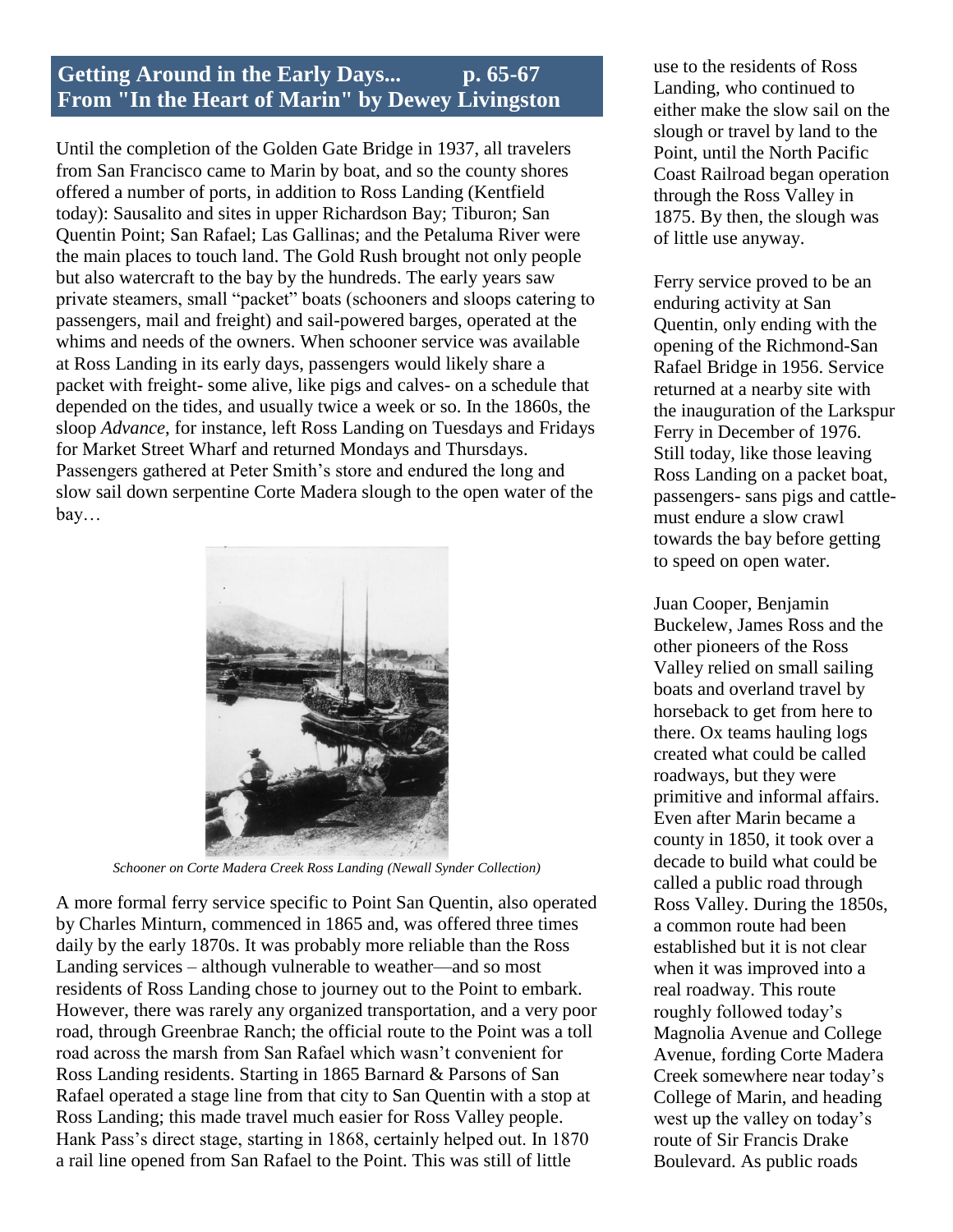were built, they followed this route….



*Aerial View of Kentfield & COM 1920s(Anne T Kent California Room MCFL)* 

Remember, the entire flat area forming the triangle from Corte Madera to College of Marin to Larkspur Landing was impassable marshland. It was not possible, or at least feasible, to cross the 1.5 mile expanse where cars now speed along Highway 101. Early travelers hugged the hills adjacent to the marshes, going around or over the points and deep in to the valleys to keep their feet dry. But as the population of the county increased, the call for roads was loud.



*Tidal Marshes of Kentfield Then & Now*

The county road through pre-Kentfield, now College Avenue, passed through a boggy area between Tamalpais Creek and Corte Madera Creek, requiring fill and eventually a pedestrian boardwalk. A bridge was built across the larger creek at Ross Landing in January of 1863 (today the modern bridge on College Avenue). North of the bridge was the first good solid land since Larkspur. This road was variously called San Rafael to Sausalito Road, the Red Hill Road to Corte Madera Road, or, usually the County Road.

What is now Sir Francis Drake Boulevard was merely a trail that allowed passage from the upper Ross Valley to Point San Quentin. The section between the landing and what later would become San Anselmo was usually called the Red Hill Road and Ross Landing Road. When ferry service increased out at the Point in the 1860s, one could ride out and save some time compared tot the slow boat through the marsh from Ross Landing. Only later was this route improved into a county road, and not until 1930 did it gain any importance as Sir Francis Drake Boulevard…

In the early 1860s, Ross Landing lumberman Isaac Shaver reportedly built a primitive roadway from San Rafael over a convenient pass in to Ross Valley, which later took the name Wolfe Grade. As timber diminished in Ross Valley, Shaver transported lumber all the way from Lagunitas Canyon, hauling heavy wagons over hills and into Ross Valley on roads he built (hikers can still find remnants of his original "Shaver's Grade" between Phoenix and Bon Tempe lakes, not to be confused with Shaver Grade fire road.) The county then built a good road to connect the bottom of the grade with Ross Landing, having to pay special attention to the unstable "sandy flat" near the bottom of the grade. (One hundred years later, Wolfe Grade (now Bacich) School was built on the "sandy flat" and its adjacent former marsh.) In1869, the county called for a new road "from San Rafael to Ross Landing, through the lands of Short and Ross," resulting in the alignment used today. "This road is much needed," wrote the local newspaper editor, "and